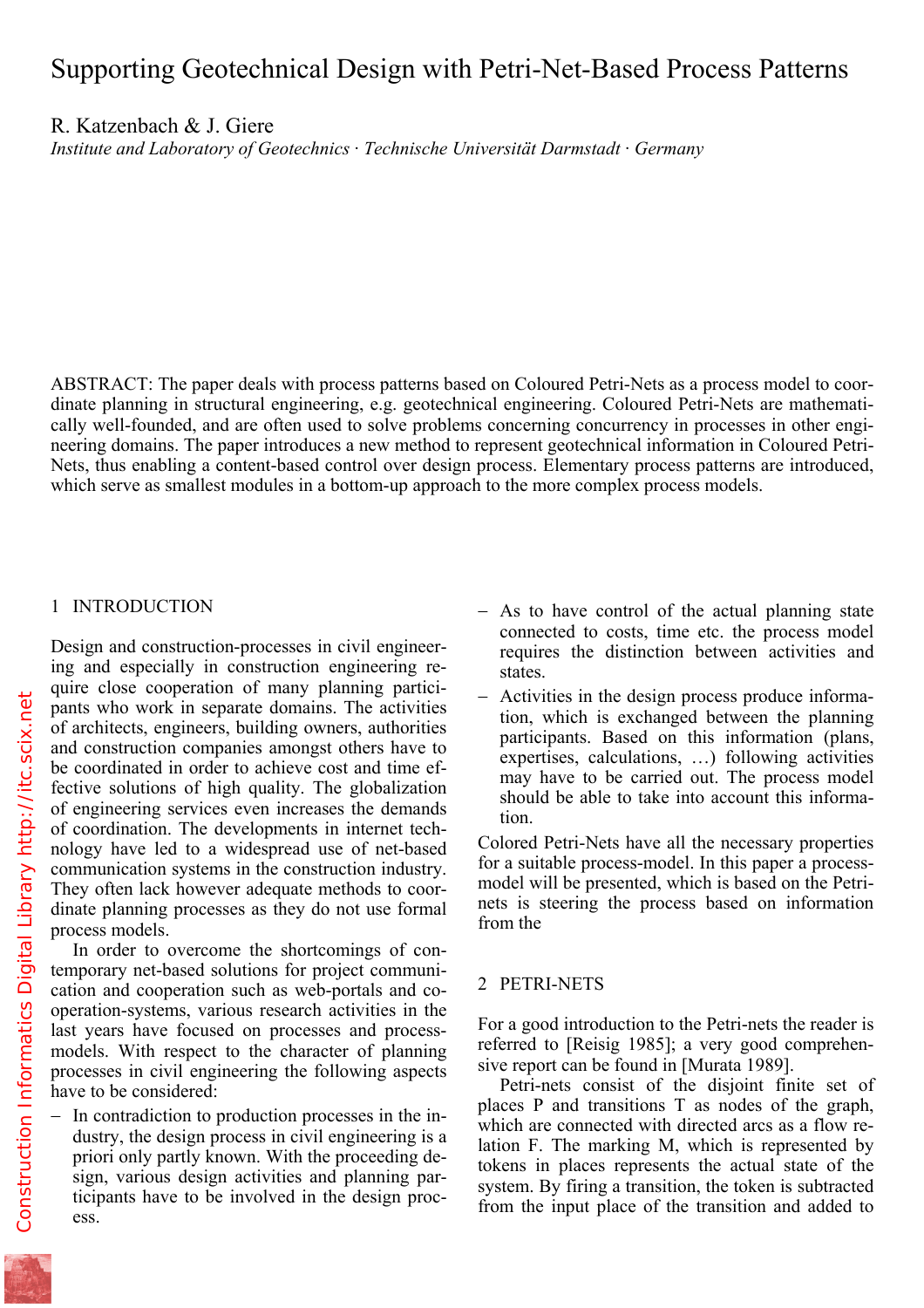the state of the system to the subsequent state.

The basic form of a Petri-Net is defined as a tuple  $PN = (P, T, F, M_0)$ , where

|        | is a finite set of places      |
|--------|--------------------------------|
|        | $P = \{p_1, p_2, , p_m\}$      |
| $\top$ | is a finite set of transitions |
|        | $T = \{t_1, t_2, , t_n\}$      |
|        |                                |

$$
(P \cup T) = \varnothing \text{ and } (P \cap T) \neq 0
$$

F is a set of arcs as flow relations  

$$
F \subseteq (P \times T) \cap (T \times P)
$$

 $M_0$  is the initial marking  $M_0: P \to \{0, 1, 2, 3, \dots\}$ 

Petri-nets have a graphical representation as is shown in figure 1. The figure also depicts the connection between Petri-nets and the corresponding elements of the planning process.



|                      | $\ldots$     |
|----------------------|--------------|
| Place $p \in P$      | <b>State</b> |
| Transition $t \in T$ | Activity     |
| Arc $A \in F$        | Dependency   |
| Token                | Information  |

Fig. 1: Graphical representation of Petri-nets and

### 2.1 *Formal requirements*

As Petri-nets provide a formal framework, they also provide the possibility to analyze them and to define properties of the net, which are appropriate to the given problem.

With respect to the requirements of process modelling of business processes, v.d. Aalst gives a formal definition of Petri-nets as workflow nets [v.d. Aalst 1996, 1997, 1998, 2002], defining as well a soundness criterion. According to it, a workflow net (wf-net) has one single input place *I* and one single output place *O*. When the wf-net is short-circuited by a transition t\*, it is strongly connected. When the output place *O* is marked with a token, all other

tivities can be carried out (no transitions are enabled to fire). This prevents, that a task has erroneously not been carried out, although the process should already be terminated. In this case the process has not been modelled correctly. Figure 2 shows basic routing primitives in Petri-nets.



AND-Split AND-Join





Fig. 2: Basic routing primitives in Petri-nets

In civil engineering the design process is partly unknown at the beginning but evolves with the proceeding planning. It is necessary to adapt the underlying process-model. This is achieved by the hierarchical substitution of transitions in the net as shown in figure 3.

In the coarse net the transition with the adjacent socket-places is substituted by an underlying, finer net with the port places.



Fig. 3: Hierarchy by substitution

#### 2.2 *Petri-nets with individual tokens*

For the representation of information in the Petrinets it is necessary to introduce Coloured Petri-nets, where different tokens are distinguishable.

Within the activities the planning information is generated or modified. Depending on the actual planning state the further planning activities have to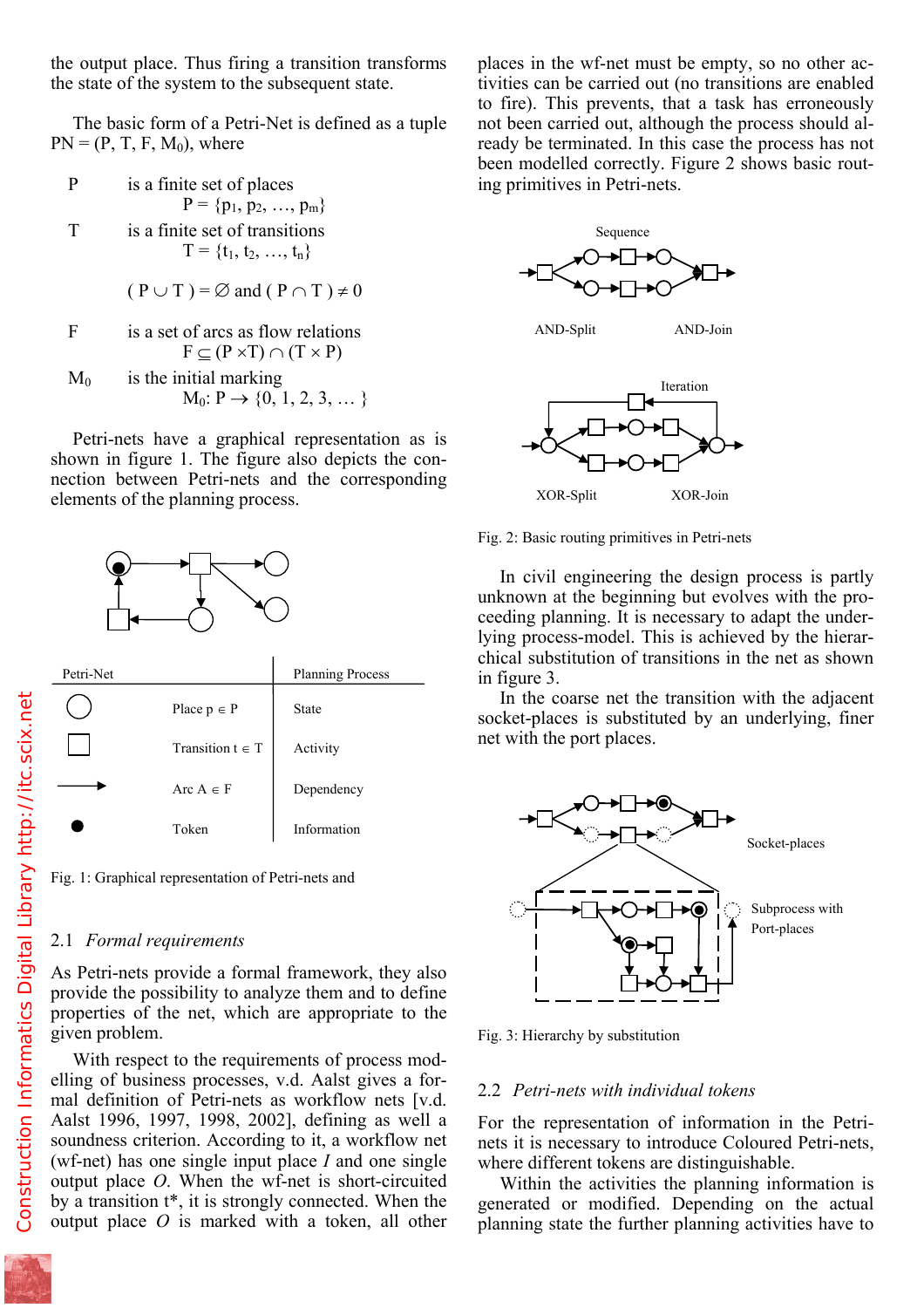floors which are designed by the architect imply the required construction for the retaining walls. In order to be able to take into account the exchanged information and the results of each planning activity in the planning process and its effects on the processmodel, the Petri-Nets are extended with a formal semantic to individualize the tokens.

The theory of Coloured Petri-Nets [Jensen 1996] expands the formal semantics of the Petri-nets by adding colours to the tokens and a formal semantic to perform operations on the individual tokens. Thus it is possible to transport information through the Petri-Net and define operations based on this information. Guard functions on the transitions can be arbitrarily complex to formulate conditions to fire the transition, i.e. carry out the activity.

## 3 METAINFORMATION

The information exchange in the design process today is mainly document-based. Product-models exist only for specific domains, such as steelconstructions. In order to access the information which is necessary e.g. for decisions in the processmodel, a metainformation is introduced. The idea is, to abstract only the necessary information to control the design-process from the abundance of information, which is generated in the planning process. Of course the difficulty lies in the definition of the adequate amount of information. One approach from the technical basis is to abstract the information from technical standards and regulations [Katzenbach et al. 2004].

The metainformation has to be accessible for the process model, which was programmed using Standard ML (SML, [Milner et al. 1997]). As a first approach, a very simple approach using tuples of labels (identifiers), values and index is used. One tuple carries one construction specific piece of information, coded in string, integer or real. The tuples are listed in one indexed list called the information container.

Table 1 shows the identified requirements from process-modeling in the left column and the developed implementation in the right column, an example is given in fig. 4.

| <b>Requirements deriving from</b> | <b>Implementation in Petri-</b>    |  |
|-----------------------------------|------------------------------------|--|
| <b>Process-Modelling</b>          | <b>Nets with individual Tokens</b> |  |
| Metainformation                   | Tuple (label, value, index)        |  |
| Single, construction specific     | Example                            |  |
| information                       | ("foundation type",                |  |
| • label (string)                  | $S($ , shallow"), 1)               |  |
| • value (integer/real/string)     | ("excavation depth",               |  |
| $\bullet$ version (integer)       | R(6.5), 1)                         |  |
| Information container             | List of tuples                     |  |
| All metainformation necessary     | (Tuple 1, Tuple 2, ,               |  |
| for the control of the process    | Tuple n)                           |  |



Figure 4: Information Container in SML (Example)

# 4 DESIGN PATTERNS

On the basis of the introduced metainformation the routing primitives shown in fig. 1 can be extended towards the use of semantics. The work was done using CPNtools [Ratzer et. al 2003] and Standard ML.

The aim of the use of design patterns is to build up the whole complex process-model from small parts in a bottom-up approach. Each design pattern has to meet the formal requirements.

 The six routing primitives (Sequence, Iteration, XOR-Split, XOR-Join, AND-Split, AND-Join) are arranged into elementary design patterns, taking into consideration the kind of dependency between two activities in the design process. The possible dependencies of two activities A and B and the corresponding arrangements are given in table 2. For a better overview not all inscriptions of the net are shown in the figures of the table.

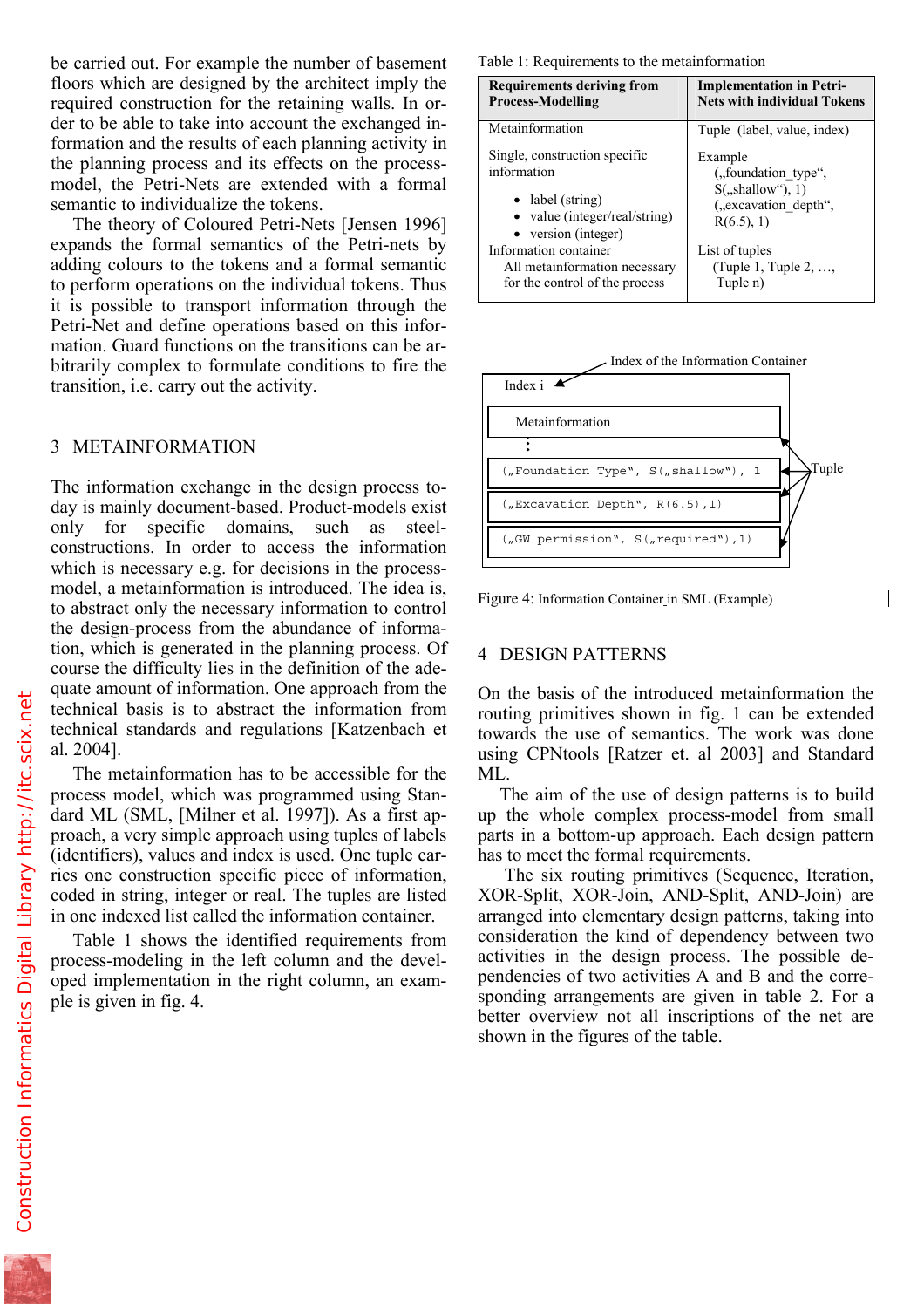

For the mutual dependency of activities A and B it is necessary to carry out both activities until the result of the activity B has no effect on A. An example for such a mutual dependency is the design of a combined piled-raft foundation, where the loadsettlement behaviour of the whole foundation interacts with the rising structure. Structural engineer and Geotechnical Engineer have to cooperate iteratively to optimize the construction. Both planning domains have to approve the design before the next steps can be taken. In the design pattern this is symbolized by the XOR-split following activity B.

color Int\_Real\_String = union I:Int + R:Real + S:String; color Meta = Product String  $*$  Int Real\_String  $*$  Int; color Info = list Meta;

var info, info1, info2: Info; var b, b1, b2: Int;

...

...

(\* list\_union unifies two lists of Metainformation \*) fun list\_union ([], list2) = list2  $|list\_union(hd::tl, list2) = exists_lhd(list\_union(tl,list2))$ ;



Figure 5: Detail of Petri-net

A library of functions has been installed in SML to carry out the necessary operations on the metainformation in the information container (token). sioning of the information.

Figure 5 shows a detail of an example of a design pattern including some net inscriptions. The arc inscriptions are in brackets, the guards of the transitions are shown in angular brackets. There are two concurrent design activities, marked with the thick line. In both activities information is generated and the list of metainformation in the tuples is modified. After finishing the information is merged under the condition, that the index of the information container is identical (b1=b2). It is then checked, whether the information is up to date. If applicable the design process is to be checked again, indicated by the iteration.

### 5 DESIGN PROCESSES AND CONCLUSION

The given process-model has been implemented in a new cooperation platform called ProMiSE (Process Model in Structural Engineering) [Rueppel et al. 2004, Katzenbach et al. 2002] and has been tested for design scenarios with several planning participants. For the domain of Geotechnical Engineering the design processes for the geotechnical constructions such as retaining walls, foundations, slopes etc. have been transferred to the process model. The model comprises all design activities in the domain from the technical point of view. It showed, that the hierarchical approach is well suited to integrate processes from the granularity of single proofs up to the very coarse process of the whole scenario. The standard processes of Geotechnical Engineering can be provided by a library and be integrated during runtime into the process model, thus enabling the change and adaptation to the proceeding design process.

Design patterns including the function library to operate on the metainformation are a universal approach to design processes. Although the information is kept in a rather simple way, the functionality of the model is sufficient. With a process model of the design process taking into consideration the actual design via the metainformation and a formal framework, cooperation between the planning participants is easier to achieve and to control.

#### REFERENCES

- van der Aalst, W. M. P. 1996. Three Good Reasons for Using a Petri-net-based Workflow Management System. In Navathe, S. and Wakayama, T. (eds.), *Proc. of the Internationsl Working Conference on Information an Process Integration in Enterprises (IPIC 96)*: 179-201, Cambridge, Mass., USA
- van der Aalst, W. M. P. 2002. Making Work Flow: On the Application of Petri Nets. *Lecture notes in computer science 2360*: 1-22. Berlin, Heidelberg: Springer